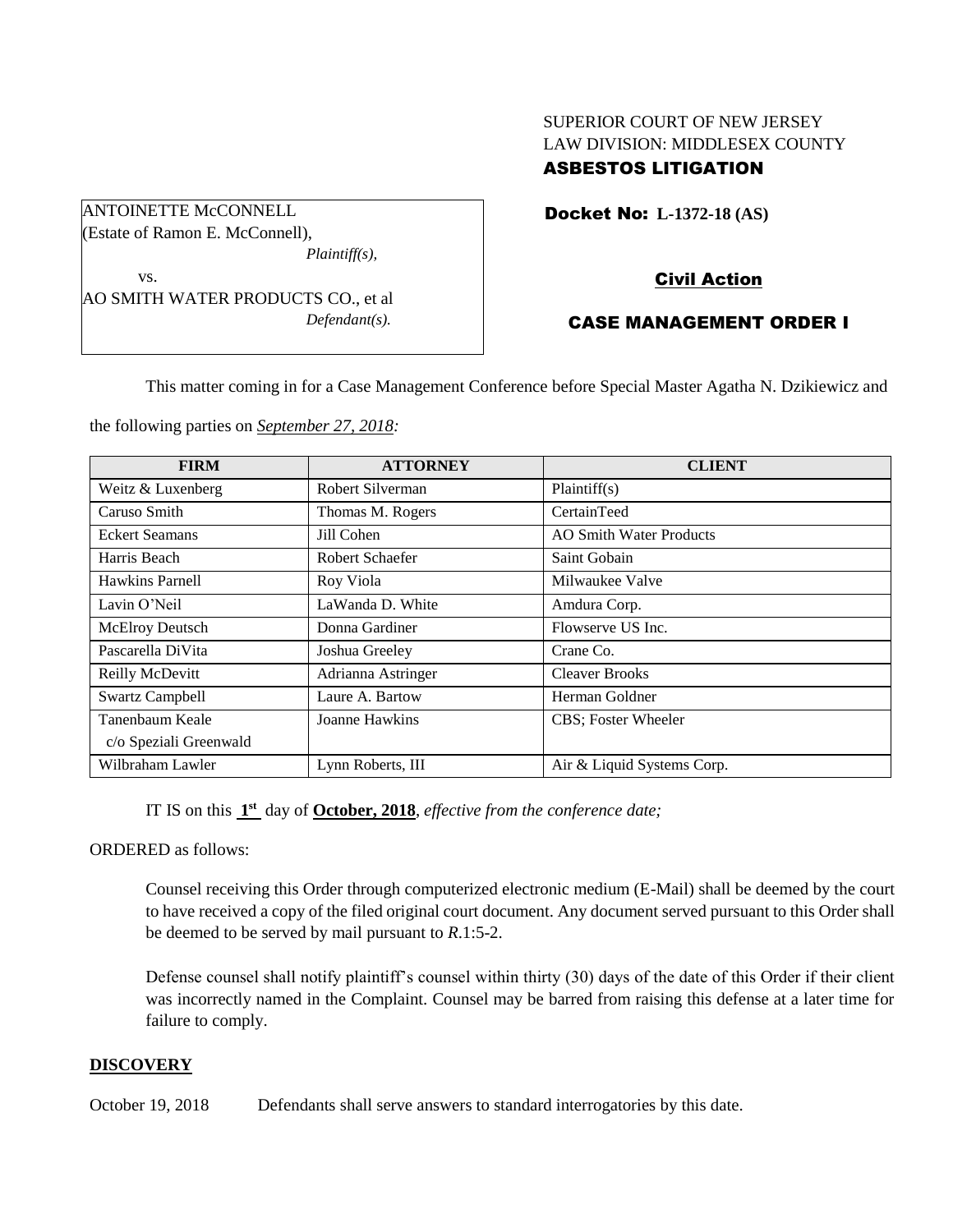| November 2, 2018  | Plaintiff shall propound supplemental interrogatories and document requests by this date.                                                                                                                   |
|-------------------|-------------------------------------------------------------------------------------------------------------------------------------------------------------------------------------------------------------|
| December 14, 2018 | Defendants shall serve answers to supplemental interrogatories and document requests by this<br>date.                                                                                                       |
| November 2, 2018  | Defendants shall propound supplemental interrogatories and document requests by this date.                                                                                                                  |
| December 14, 2018 | Plaintiff shall serve answers to supplemental interrogatories and document requests by this<br>date.                                                                                                        |
| February 28, 2019 | Fact discovery, including depositions, shall be completed by this date. Plaintiff's counsel shall<br>contact the Special Master within one week of this deadline if all fact discovery is not<br>completed. |
| March 29, 2019    | Depositions of corporate representatives shall be completed by this date.                                                                                                                                   |

## **EARLY SETTLEMENT**

August 9, 2019 Settlement demands shall be served on all counsel and the Special Master by this date.

# **SUMMARY JUDGMENT MOTION PRACTICE**

| June 14, 2019 | Plaintiff's counsel shall advise, in writing, of intent not to oppose motions by this date. |
|---------------|---------------------------------------------------------------------------------------------|
| June 28, 2019 | Summary judgment motions shall be filed no later than this date.                            |
| July 26, 2019 | Last return date for summary judgment motions.                                              |

## **MEDICAL DEFENSE**

- May 31, 2019 Plaintiff shall serve medical expert reports by this date.
- May 31, 2019 Upon request by defense counsel, plaintiff is to arrange for the transfer of pathology specimens and x-rays, if any, by this date.
- August 30, 2019 Defendants shall identify its medical experts and serve medical reports, if any, by this date. In addition, defendants shall notify plaintiff's counsel (as well as all counsel of record) of a joinder in an expert medical defense by this date.

## **LIABILITY EXPERT REPORTS**

- May 31, 2019 Plaintiff shall identify its liability experts and serve liability expert reports or a certified expert statement by this date or waive any opportunity to rely on liability expert testimony.
- August 30, 2019 Defendants shall identify its liability experts and serve liability expert reports, if any, by this date or waive any opportunity to rely on liability expert testimony.

 $\_$  ,  $\_$  ,  $\_$  ,  $\_$  ,  $\_$  ,  $\_$  ,  $\_$  ,  $\_$  ,  $\_$  ,  $\_$  ,  $\_$  ,  $\_$  ,  $\_$  ,  $\_$  ,  $\_$  ,  $\_$  ,  $\_$  ,  $\_$  ,  $\_$  ,  $\_$  ,  $\_$  ,  $\_$  ,  $\_$  ,  $\_$  ,  $\_$  ,  $\_$  ,  $\_$  ,  $\_$  ,  $\_$  ,  $\_$  ,  $\_$  ,  $\_$  ,  $\_$  ,  $\_$  ,  $\_$  ,  $\_$  ,  $\_$  ,